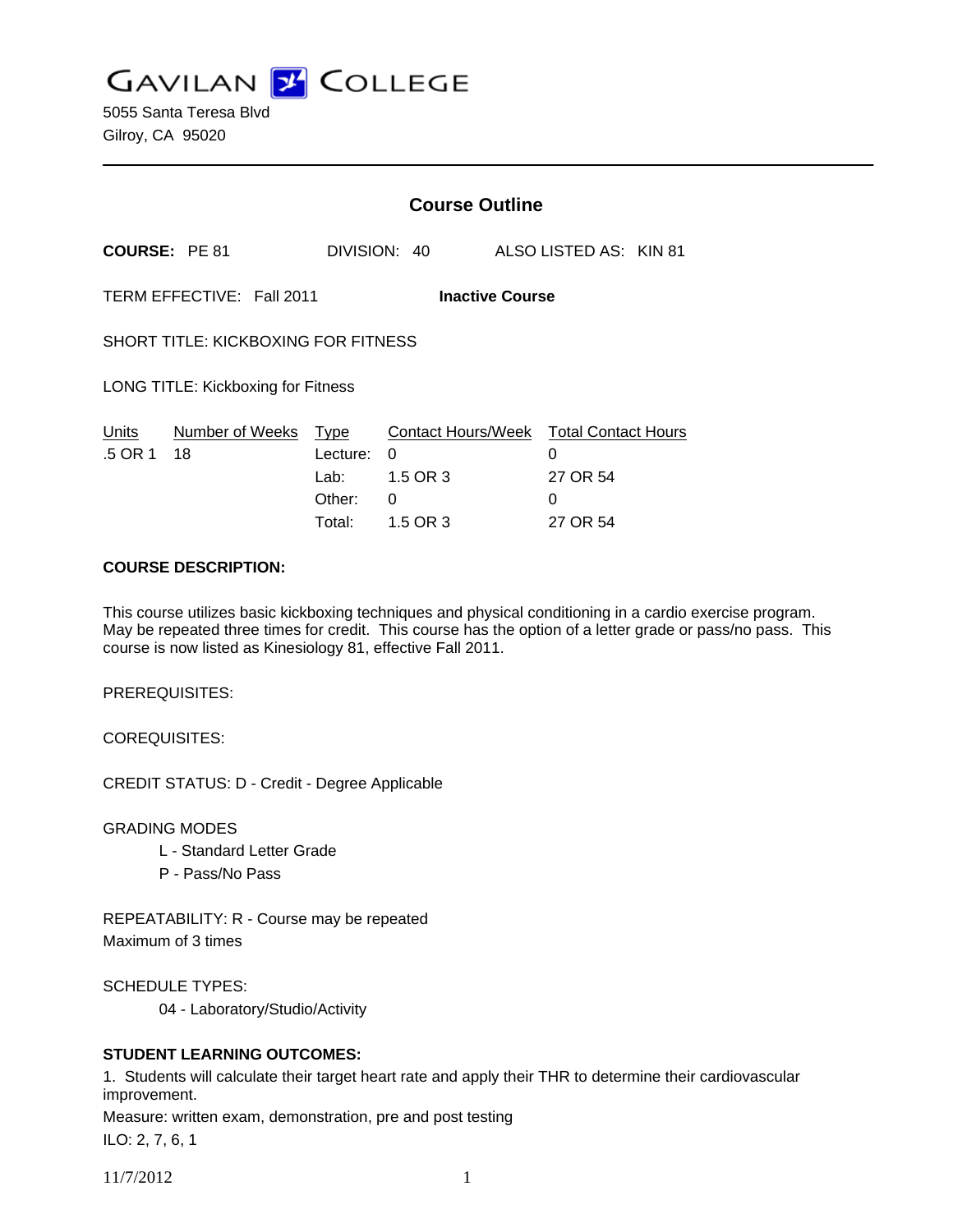GE-LO: A1, B3, E1

2. Students will explain the components that make up a complete fitness program and incorporate them in class workouts.

Measure: written exam, oral exam, performance

ILO: 2, 7, 1

GE-LO: A1, A2, E1

3. Students will describe the three components of a cardiovascular fitness program (FIT) and apply them to class workouts.

Measure: written exam, performance

ILO: 2, 7, 1

GE-LO: A2, E1

4. Students will perform a variety of teacher instructed routines.

Measure: demonstration

ILO: 7, 2, 4

# **CONTENT, STUDENT PERFORMANCE OBJECTIVES, OUT-OF-CLASS ASSIGNMENTS**

Inactive Course: 11/08/2010

This course is now listed as Kinesiology 81, effective Fall 2011.

Curriculum Approval Date: 11/24/2008

NOTE: The class format will include: warm-up, including flexibility training; aerobic training; kickboxing skills; and a cool-down. Hand weights and step boxes may be used for additional lower and upper body strength training and conditioning.

### 3 - 6 Hours

Course introduction, including course syllabus, grading, and class requirements. Safety factors will be presented. The benefits of a proper warm-up and cool-down will be discussed. Information will be provided on how to calculate your target heart rate. Pre-test to determine their fitness level. Utilize class format as described above.

SPO: Students will calculate their THR and be able to explain the benefits of a warm-up and cool-down. The importance of safety will be discussed by the students.

# 4.5 - 9 Hours

The punches used in kickboxing for fitness; including jabs, upper cuts, speed bag, hook, and combinations; will be presented. These punches will be incorporated in an exercise routine. Information will be provided on the components that make up a complete fitness program. Presentation on the three components of a cardiovascular fitness program (FIT).

SPO: The student will demonstrate the various punches. They will perform the components that make up a complete fitness program and describe what FIT stands for.

### 4.5 - 9 Hours

Review of punches. Demonstration of the kicks used for cardio-kickboxing. This will include the front, side, back, and combination kicks. Introduction of a non-contact kickboxing exercise routine using kicks.

SPO: The student will demonstrate the kicks. They will perform non-contact kickboxing exercise routine(s). 4.5 - 9 Hours

Review and practice of the individual skills learned to date. Development of combinations; such as leg lift and side kick; leg lift, side kick, jumping jacks; and the combinations practiced earlier in the class.

SPO: The student will demonstrate at least three combinations. They will monitor their cardiovascular fitness progress through the use of their THR.

# 3 - 6 Hours

Continue to review and practice the skills that have been covered in earlier classes. The following basic cardio-kickboxing skills will be incorporated into class workouts: one-step punch, three-step punch, double time, jab, kick, upper cut, squats, and jumping jacks.

SPO: The student will perform a variety of teacher instructed routines.

4.5 - 9 Hours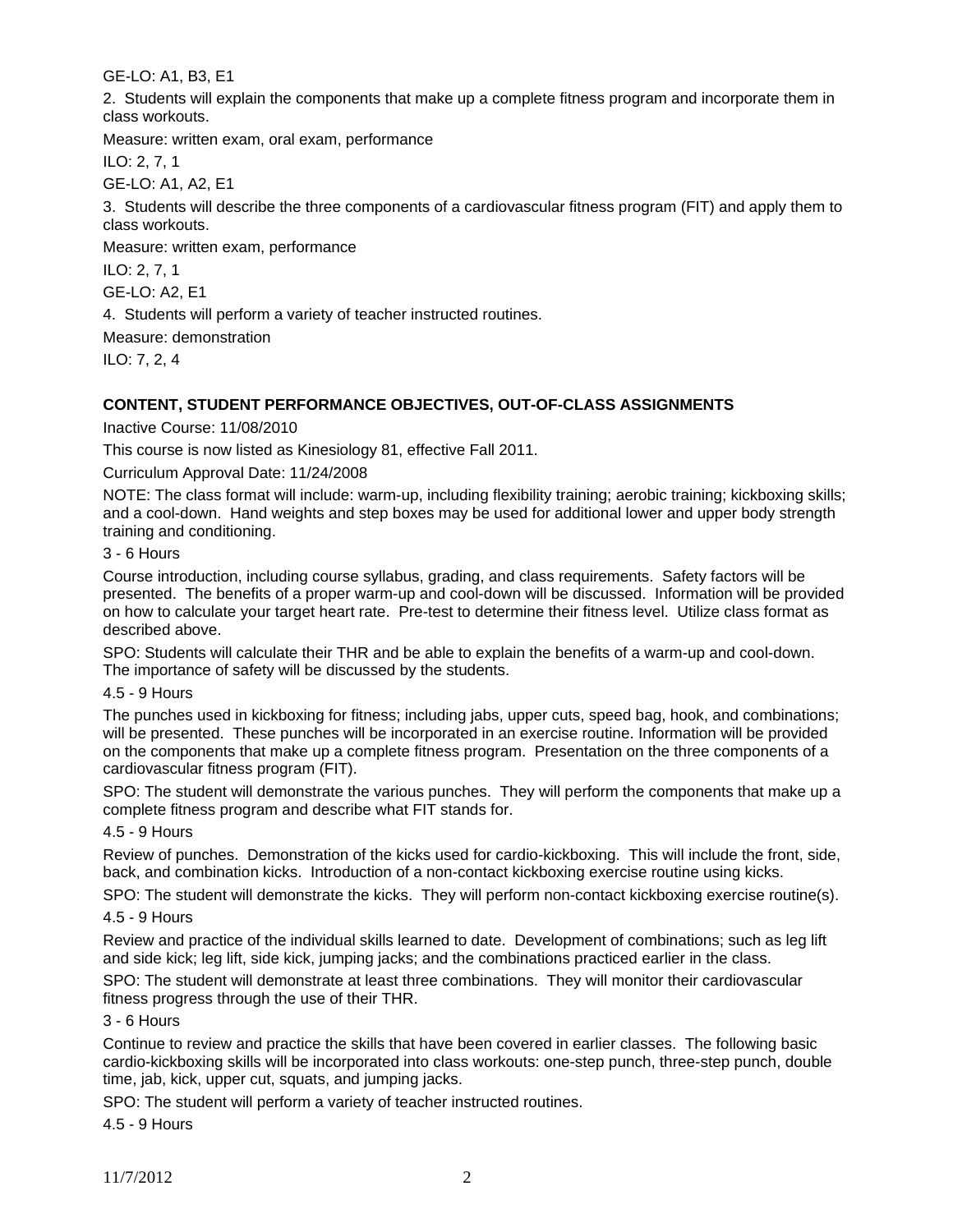Classes will continue to include the review of individual kickboxing skills and incorporate these skills into combination cardio-kickboxing routines. The opportunity for students to design a routine may be provided.

SPO: Students will participate in instructor designed routines. Students will monitor their cardiovascular fitness improvement through the use of their THR.

1.5 - 3 Hours

Post-testing to evaluate each student's fitness level.

SPO: The student will complete the post-testing.

2 Hours

Final.

Students who repeat this class will have the opportunity to improve their skill development and their fitness level. The students skills or proficiencies will be enhanced by supervised repetition and practice.

#### **METHODS OF INSTRUCTION:**

demonstration, guided practice, discussion

#### **METHODS OF EVALUATION:**

The types of writing assignments required:

Percent range of total grade: 0 % to 0 %

If this is a degree applicable course, but substantial writing assignments are not appropriate, indicate reason:

-- Course primarily involves skill demonstration or problem solving

The problem-solving assignments required:

Percent range of total grade: 5 % to 10 %

-- Other: Calculating THR percentage.

The types of skill demonstrations required:

Percent range of total grade: 20 % to 40 %

-- Performance Exams

The types of objective examinations used in the course:

Percent range of total grade: 10 % to 30 %

-- Completion

Any other methods of evaluation:

Percent range of total grade: 40 % to 60 %

-- Student participation required.

### **REPRESENTATIVE TEXTBOOKS:**

### **ARTICULATION and CERTIFICATE INFORMATION**

 Associate Degree: GAV E1, effective 200970 CSU GE: CSU E, effective 200970 IGETC: CSU TRANSFER: Transferable CSU, effective 200970 UC TRANSFER: Not Transferable

#### **SUPPLEMENTAL DATA:**